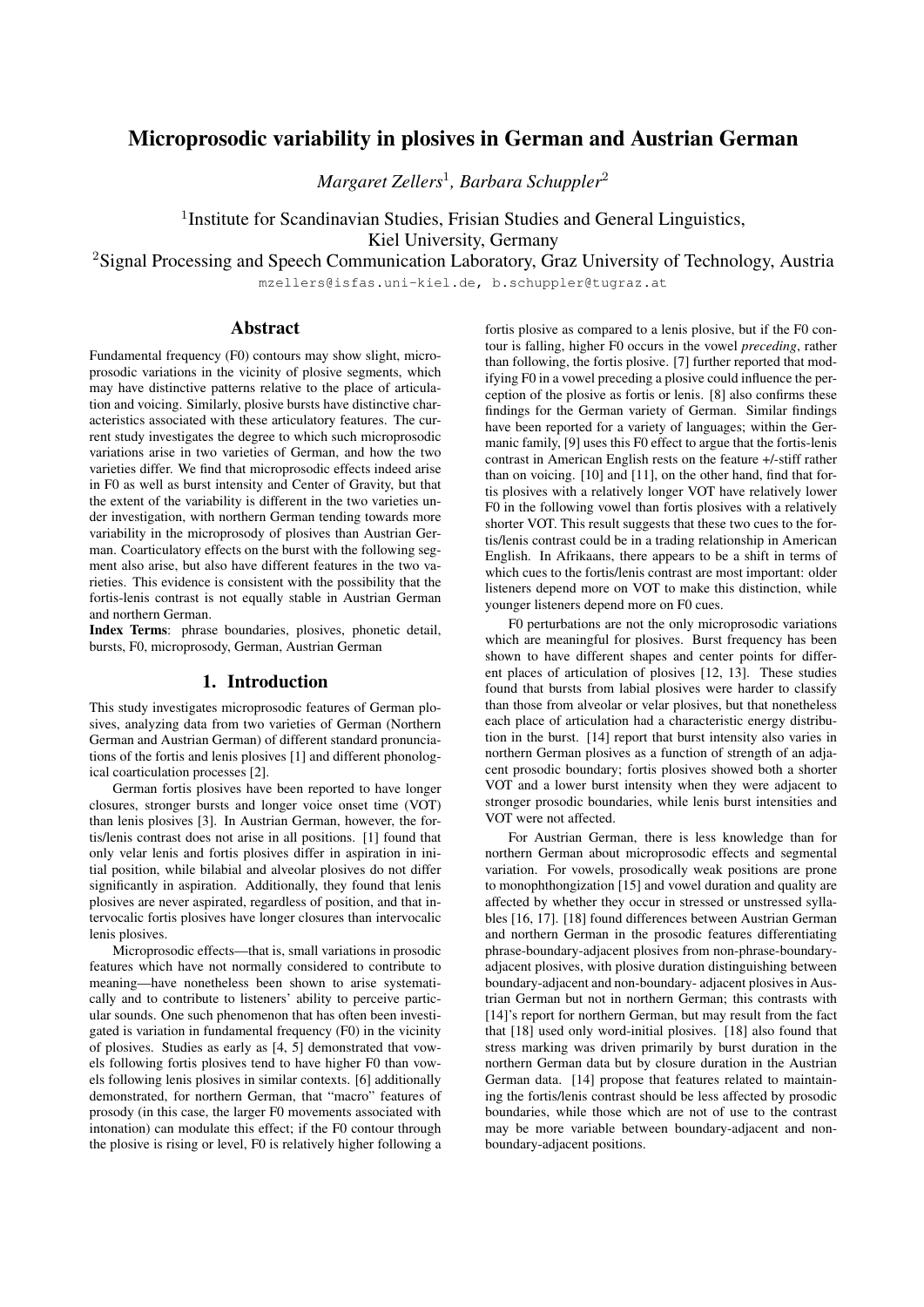Given that in northern German and Austrian German lenis and fortis plosives are distinguished by a different set of acoustic cues, and that they have different effects on the phonetic detail of the surrounding segments, we hypothesize that these varieties have different strategies for prosodic strengthening, both in terms of stress marking and prosodic boundary marking. However, it is important to clarify the distinctions between the two varieties in terms of which cues vary in systematic ways in relation to both the fortis/lenis contrast and in prosodically strong or weak positions. Thus, the current study investigates the relationship of microprosodic variation, namely F0 perturbations, burst intensity, and burst Center of Gravity (CoG), to plosive place of articulation, the fortis/lenis contrast, and prosodic structure, using data from both northern and Austrian German.

# 2. Materials and methods

## 2.1. Speech material

This study draws from the same speech material as [18], comprising read speech from two corpora, the Kiel Corpus of Spoken German [19] and the Graz Corpus of Read and Spontaneous Speech (*GRASS*) [20]. The speakers in these corpora represent two different varieties of German (i.e., (northern) German and Austrian German), and the read material in both corpora overlaps substantially, enabling us to make a more direct comparison. The subset of the data involved in this study is slightly different to that selected by [18], since additional handcorrections of annotations were completed since the time of that study, as well as semi-automated corrections of the F0 contours (cf. Section 2.2 below). The re-selection of the data subset led to a better balance of plosive tokens in the current study (407 tokens spoken by 10 speakers from the Kiel corpus and 329 tokens spoken by 38 speakers from GRASS corpus) than that available at the time of the previous study.

Both corpora contain high quality audio recordings but were annotated with different methods. The Kiel Corpus was fully manually annotated phonetically and prosodically (cf. [19]), while the *GRASS* corpus was automatically segmented using MAUS [21, 22]. Thus, word-initial plosives in *GRASS* were manually separated into closure and burst, and misalignments hand-corrected. Plosive bursts were considered to begin at the first visible perturbation of the signal following the plosive closure, and ended either when periodicity became visually apparent in the waveform, or in the case of plosives followed by a fricative rhotic, when a change in the visual signal corresponded with a change in the auditory impression.

#### 2.2. Acoustic measurements

Acoustic analysis was carried out using Praat [23]. Since automatic F0 contour extraction in the vicinity of plosives is particularly prone to error, all F0 contours were hand-checked, and a smoothed version of the whole contour was generated, using the *mausmooth* tool [24]. During this process, octave errors were corrected, and spurious F0 points arising from, for instance, high frequency noise in plosive bursts were removed. Otherwise, no changes were made to the contours. The generation of the smoothed contour proceeded according to the standard parameters in *mausmooth*.

Macro- and micro-F0 features were then extracted. The macro-F0 feature is the overall trajectory of the F0 contour across the plosive, and is operationalized as the difference between the F0 in the middle of the vowel following the plosive

minus the F0 in the middle of the vowel preceding the plosive, as calculated using the smoothed contour, to avoid redundancy with the microprosody extraction. The numerical value is then classified as either rising, falling, or level (*Pitch Lab*), with rises or falls of less than 1 semitone classified as level.

The micro-F0 features are the values of the mean of the last two pitch points before the plosive closure (in the remainder of the text referred to *F0-INTO*), and the mean of the first two pitch points following the release of the plosive (*F0-OUTOF*; whether or not a burst is present); that is, the last pitch points in the preceding segment and the first pitch points in the next segment. These were further limited in that they were required to fall within the final half of a segment preceding the plosive, or the first half of a segment following a plosive, so that we could be relatively confident that any microprosodic effects observed could reasonably have arisen based on the plosive articulation.<sup>1</sup>

Center of gravity (*burst-COG*) and mean intensity (*burst-DB*) were calculated for the plosive bursts. Each burst was extracted from the signal using Praat's Extract Part function with a rectangular window. Praat converted the sound into a spectrum, and center of gravity was extracted with weighting by the power spectrum. The intensity was calculated from the extracted burst using Praat's default settings and is reported in decibels (dB) relative to the auditory threshold (2x10-5 Pascal per Praat's settings).

#### 2.3. Statistical analysis

We built linear mixed effects regression models with the acoustic measurements as dependent variables: burst duration (*burst-DUR*), *burst-COG, burst-DB, F0-INTO* and *F0-OUTOF*. All models included the independent variables *Speechrate*, calculated as the average syllable duration of the utterance, *Plosive* (values: /p/, /b/, /d/, /t/, /g/, /k/) or *Fortis Lenis* (values: fortis and lenis), and variables describing the preceding (*Prev*<sub>-</sub>) and following (*Foll*<sub>-</sub>) segments of the token analyzed: their manner of articulation ( *Manner* with the values pause, nasal, vowel, fricative, plosive, approximant), whether they were voiced or not (*Voicing*) and their duration in seconds ( *Duration*). *Boundary* (yes, no) described whether the word-initial plosive occurred at a prosodic phrase boundary or not. As durational features may vary between content and function words [25], and as stressed syllables tend to have longer realizations than unstressed ones [26], we added the variables *Word Class* (values: content vs. function word) and *Word Stress*, which described whether the initial syllable of the tokens bore canonical stress. Although speakers do not obligatorily produce lexical stress on any given token in connected speech, this automatic classification enabled an improvement of our study without substantial annotator time investment. We additionally included the variables *Sex* (male, female), *Variety* (German, Austrian), as well as the random variables *Speaker*, *Word*, and *Sentence*.

We used the lmer() function of the lme4 package in *R* [27] to build the linear mixed effects regression models. After including all independent variables and their interactions (two and three-way) into the models, predictors and interactions were reduced by stepwise backward selection. Correlating variables were either added separately or orthogonalized. Non-significant factors and interactions were removed as models would still significantly improve as given by their AIC value and their degree

 $1<sup>1</sup>$ Note, however, that since some of our plosives were preceded or followed by voiceless segments, these values could in some cases not be extracted.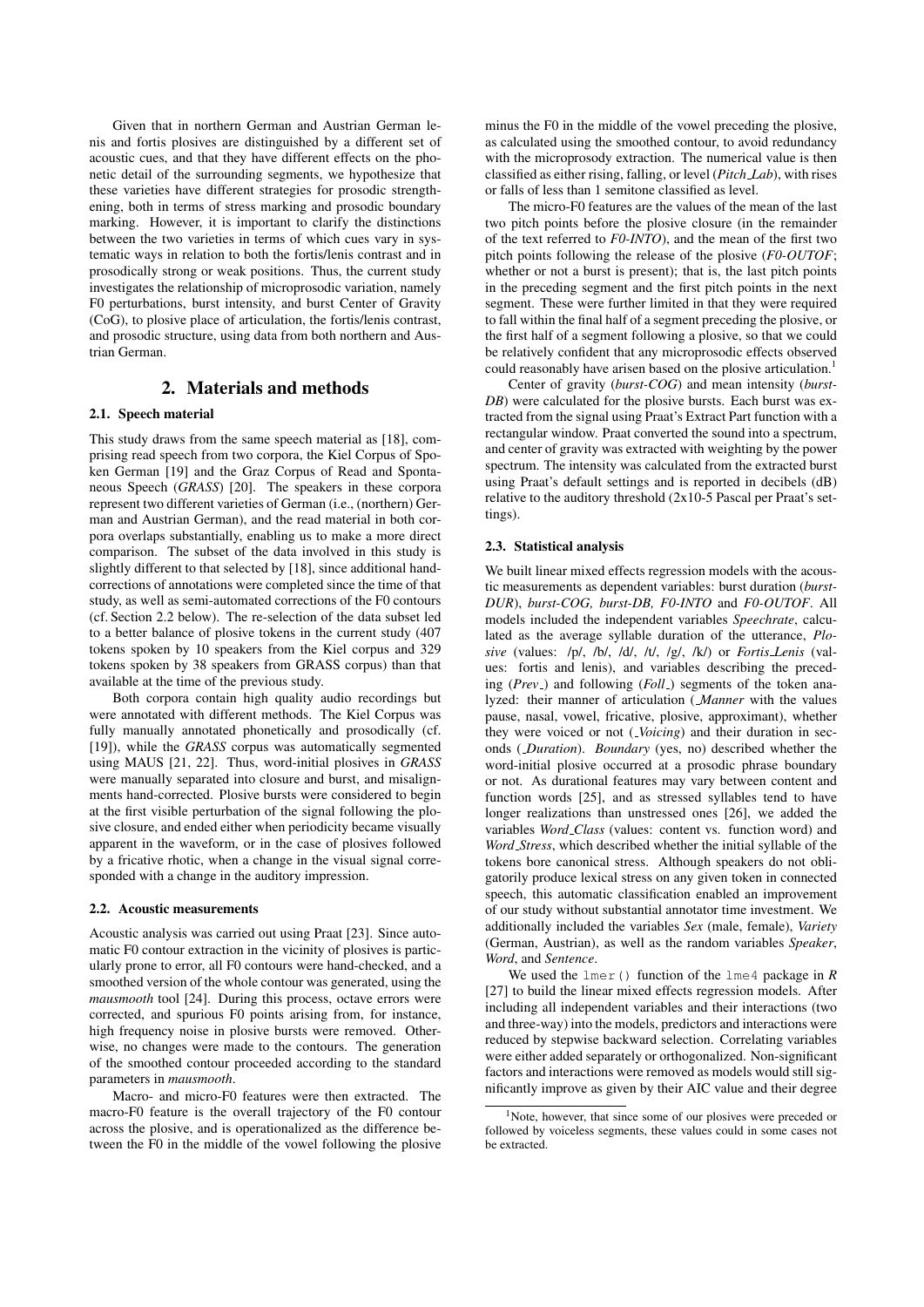of freedom. Random variables were only kept in the model if they improved the model as given by model comparison using the anova() function [28, 29]. The threshold significance value is set at  $\alpha = .05$  for all tests.

## 3. Results and Discussion

#### 3.1. Microprosodic effects in F0

After reducing all non-significant factors and interactions, the final model for *F0 INTO* had the following syntax:  $lmer(F0INTO \sim (Boundary + Variety)^2$  $+$  $(Pitch\_Lab+Variety)^2 + (Variety + Word\_Stress)^2 +$  $(Speech rate + Variety)^2 + (Foll_Manner + Variety)^2 +$  $(1|Word) + (1|Sentence) + (1|Speaker)$ . Overall, the models showed that F0 going into a plosive is highly significantly lower for tokens within phrase boundaries than for boundary adjacent tokens ( $\beta$  = -1.60, t = -3.39, p < .001), and this effect is significantly higher in the German than in the Austrian data  $(\beta = 2.13, t = 3.43, p < .001)$ . Furthermore, F0 upon entering a plosive during a rising contour is relatively higher than F0 upon entering a plosive during a level or falling contour ( $\beta = 0.64$ ,  $t = 2.54$ ,  $p < .05$ ), and this effect is stronger in German than in Austrian read speech ( $\beta$  = -0.78, t = -2.75, p < .01). Finally, plosives at the onset of stressed syllables tend to be realised with significantly lower *F0 INTO* values than plosives at the onset of not-stressed syllables ( $\beta$  = -1.12, t = -2.28, p < .05), and also this effect is stronger in the German than in the Austrian data ( $\beta$  $= 1.17$ , t = 2.19, p < .05).

The final model for *F0 OUTOF* had the following syntax:  $lmer(F0_OUTOF \sim (Pitch\_Lab +$  $Variety)^{2} + (Spechrate + Variety)^{2} + Prev_Manner +$  $Prev\_{Voicing} + (1|Word) + (1|Sentence) + (1|Speaker).$ As expected, F0 upon leaving a plosive during a rising contour is overall relatively higher than F0 upon leaving a plosive during a falling contour ( $\beta = 1.14$ , t = 5.42, p < .001). For a level contour the values tend to be smaller than for a falling contour, but this effect was only significant in the German data  $(\beta = 0.85, t = 2.23, p < .05)$ . In both varieties, *FO\_OUTOF* is significantly lower at higher speech rates ( $\beta$  = -32.43, t = -2.84,  $p < .01$ ), and this is the factor of this model with the highest effect size. In addition, the manner of articulation of the previous context showed to play a significant role in both varieties: *F0 OUTOF* tends to be lower after fricatives ( $\beta$  = -1.99, t = 1.91,  $p < 0.1$ ), nasals ( $\beta = -1.33$ , t = -2.38, p < .05), stops ( $\beta =$  $-1.88$ , t = -1.77,  $p < .1$ ) and vowels than after approximants. In both varieties lenis plosives showed to have significantly higher values for *F0\_OUTOF* ( $\beta$  = 2.85, t = 2.19, p < .05) than fortis plosives, and this effect was smaller in the Kiel than in the GRASS corpus ( $\beta$  = -2.87, t = -2.17, p < .05) and smaller at higher speech rates ( $\beta$  = -44.42, t = -2.21, p < .05).

## 3.2. Microprosodic effects in burst features

After reducing all non-significant factors and interactions, the final model for *Burst DUR* had the following syntax:  $lmer(Burst\_DUR \sim (Variety + Stressed)^2 +$  $Speech rate + (Prev_Manner + Plosive)^2 + (Prevvoicing +$  $Variety$ <sup>2</sup> +  $(FollManager + Variety)$ <sup>2</sup> +  $(1|Word) +$  $(1|Sentence) + (1|Speaker)$ . Overall, the bursts of /k/ ( $\beta$  $= 4.47e-02$ , t = 10.26, p < 001), /g/ ( $\beta = 1.40e-02$ , t = 3.34,  $p < .001$ ) and /t/ ( $\beta = 2.74e-02$ , t = 7.39, p <.001) are significantly longer than /d/ in both corpora, with /k/ and /t/ being especially long; see Figure 1. Furthermore, we found effects of previous and following context. When vowels follow word-



Figure 1: *Duration of plosive bursts across the six plosive types, in GRASS and the Kiel Corpus.*



Figure 2: *Burst center of gravity as conditioned by speech rate (average syllable duration, ASD) and previous segment duration, both measured in seconds.*

initial plosives, bursts tend to be longer than for approximants  $(\beta = 1.43e-02, t = 5.45, p < .001)$ , with an even stronger effect in the Kiel corpus ( $\beta$  = -8.24e-03, t = -2.84, p <.01). Burst duration is marginally significantly smaller in plosives following voiced rather than voiceless segments ( $\beta$  = -1.06e-02, t = -1.66,  $p \lt 1$ ) and this effect is stronger for the German than for the Austrian data ( $\beta$  = 4.66e-03, t = 1.81, p < .1).

The final model for burst center of gravity had the following syntax:  $lmer(Burst\_COG \sim Speechrate +$  $(Foll(Foll) = (Foll) = (Foll) = (Foll) = (Foll)$  $(1|Word) + (1|Sentence) + (1|Speaker)$ . In general, in both varieties, CoG values were significantly higher for  $\frac{d}{d\theta} =$ 1169.98, t = 2.26, p <.05),  $/g/(\beta = 1190.30, t = 2.52, p < .05,$  $/k/(\beta = 2544.77, t = 3.62, p < .001)$  and  $/t/(\beta = 2448.50, t =$ 9.48,  $p < .001$ ) than for /b/ and /p/, with /k/ having the highest CoG values. These differences among the different plosives are smaller for /k/ ( $\beta$  = -1652.58, t =-2.27, p <.05) and /t/( $\beta$  = -684.77, t = -2.39,  $p < .05$ ) when preceding a vowel. The effect of segmental context (i.e., that the segment following the plosive is a vowel) is marginally significantly stronger in the Kiel corpus than in the GRASS corpus ( $\beta$  = 329.29, t = 1.89, p <.1), as shown in Figure 2.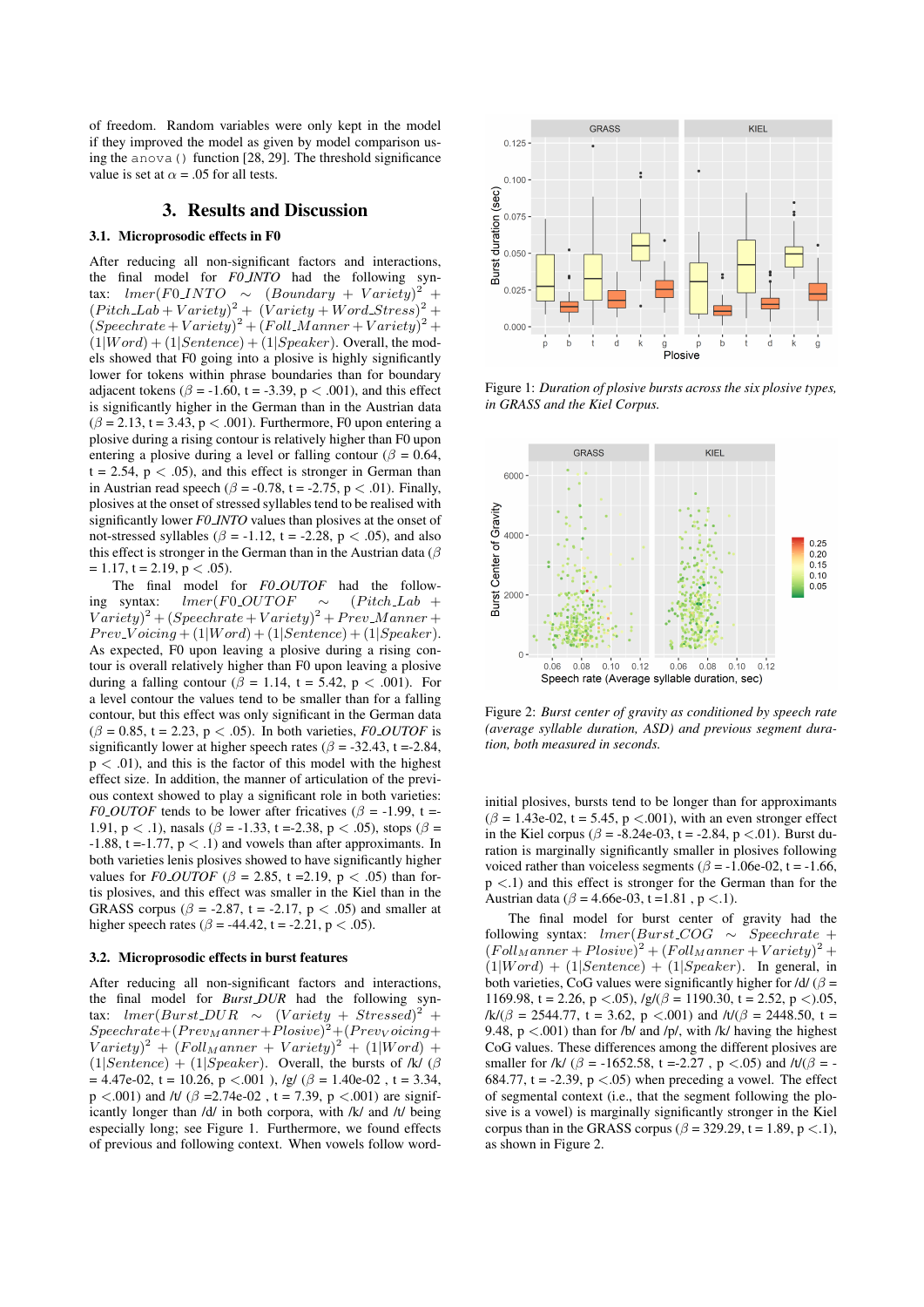

Figure 3: *Burst intensity in decibels (dB). Fortis plosives are shown in light blue, lenis in dark blue. Plosive place of articulation is more strongly distinguished by burst intensity in northern German than in Austrian German.*

The final model for burst intensity had the following<br>syntax:  $lmer(Burst_D B \; Boundary \; + \; Prev_D U R \; +$  $lmer(Burst<sub>D</sub>B$  Boundary + Prev\_DUR +  $Follow_Dur + (prev_Manner + Fortis.Lenis +$  $Variety$ <sup>2</sup> + (Fortis\_Lenis + Variety)<sup>2</sup> + (1|Word) +  $(1|Sentence) + (1|Speaker)$ . In the Kiel corpus, lenis plosives showed to have significantly lower values for burst intensity ( $\beta$  = -4.37, t = 2.35, p <.05) and higher values when plosives are already preceded by plosives ( $\beta$  = 4.66, t = -3.39, p <.001). Furthermore, in the Kiel data, the alveolar bursts /d/  $(\beta = 4.49, t = 3.09, p < .01)$  and /t/  $(\beta = 3.32, t = 2.90, p < .01)$ were produced with higher intensity than bilabial plosives. In both varieties, we observed the lowest intensity values for  $/g/d$  $(\beta = -11.18, t = -2.31, p < .05)$ . Burst intensity for fortis and lenis plosives is shown in Figure 3. In both varieties, context also played a role. After fricatives, the alveolar plosives (/d/: $\beta$  $= 3.68$ , t = 1.78, p <.1; /t/:  $\beta = 4.44$ , t = 2.03, p <.05) and the velar plosives (/g/:  $\beta = 3.90$ , t = 1.81, p <.1, /k/:  $\beta = 7.05$ , t = 3.12,  $p < .01$ ) are produced with significantly higher intensity than when preceded by vowels or approximants. In addition, /t/ plosives have a significantly lower intensity when preceded by nasals compared to when preceded by approximants ( $\beta$  = -3.60, t = -2.39,  $p$  <.05). Finally, we also observed effects of following context in both varieties. When followed by stops ( $\beta$  = 14.34, t = 2.17, p <.05), /g/ plosives have higher intensity values than when followed by approximants. Among all manners of articulation, however, /g/ has an overall higher intensity when followed by voiced than when followed by voiceless segments ( $\beta$  = 11.93, t = 2.15, p <.05).

### 3.3. Discussion

For the features which are associated with plosive identity and the fortis/lenis distinction, systematic effects in these features tended to be stronger in northern German than in Austrian German. Previous work by [1] already suggested that, in at least some contexts, the fortis/lenis contrast is not as strongly marked in Austrian German as in other varieties, and our findings are also consistent with this result. It is possible that the fortis/lenis distinction in Austrian German is in the process of collapsing, or of shifting to rest on a different parameter; Zürich German, for example, bases its fortis/lenis contrast on closure duration, with fortis closures up to 4 times longer than lenis closures [30].

However, more evidence comparing varieties, as well as longitudinal studies, are necessary to determine whether this is actually the case.

[14] suggest that cues that are crucial to the fortis/lenis distinction should be less influenced by prosodic factors than cues that do not contribute to the segmental distinction. For burst duration, which was shown by [18] to be the driver of plosive duration differences related to lexical stress in northern German but not in Austrian German, there appear to be more structured coarticulatory effects in the northern German data than in the Austrian German data; this is marginally also the case for center of gravity of the burst. On the other hand, burst intensity, which distinguishes fortis and lenis plosives in both varieties, shows similar coarticulatory effects in both varieties. If prosodic factors as defined by [14] are taken to mean those signalling phrasing, then these results are not inconsistent. Rather, they contribute to the case for a different fortis/lenis contrast strength between Austrian and northern German; a more stable contrast in northern German allows cue trading patterns to arise, whereas in Austrian German, cue trading may be lost into less structured variation if the fortis/lenis contrast is in the process of weakening or shifting its acoustic basis.

We found a contrast in micro-F0 effects in fortis and lenis plosives in both varieties in our study, although without the interaction between macro-F0 and micro-F0 reported by [6]. F0 is higher following lenis plosives than following fortis plosives; in contrast to the burst features, this effect is stronger in the Austrian German data than in the northern German data, supporting the proposal that the fortis/lenis contrast in Austrian German, rather than disappearing, may be transitioning to a different set of acoustic cues. Plosives at the onset of stressed syllables arise with lower F0 in the preceding syllable in both varieties, with a stronger effect in northern German.

# 4. Conclusions

Based on 736 word-initial plosive tokens from German and Austrian German read speech, we found that micro-F0 effects and features of plosive bursts contribute to the fortis/lenis distinction in Austrian German and northern German, but that variations in these acoustic features arise to different degrees in the two varieties, both in terms of the contrast itself and in terms of what kinds of variability shows in prosodically prominent locations. It remains to be seen whether listeners are able to use this variation in perception to identify prosodically strong locations. Future research will give a fuller picture of the functionality of these prosodic variations for speakers and listeners in both of these varieties.

# 5. Acknowledgements

The work by Barbara Schuppler was supported by the Elise Richter grant (V638 N33) from the Austrian Science Fund. We would like to thank the transcribers David Ertl, Katerina Petrevska (Graz) and Jens Jäger (Kiel) for their efforts.